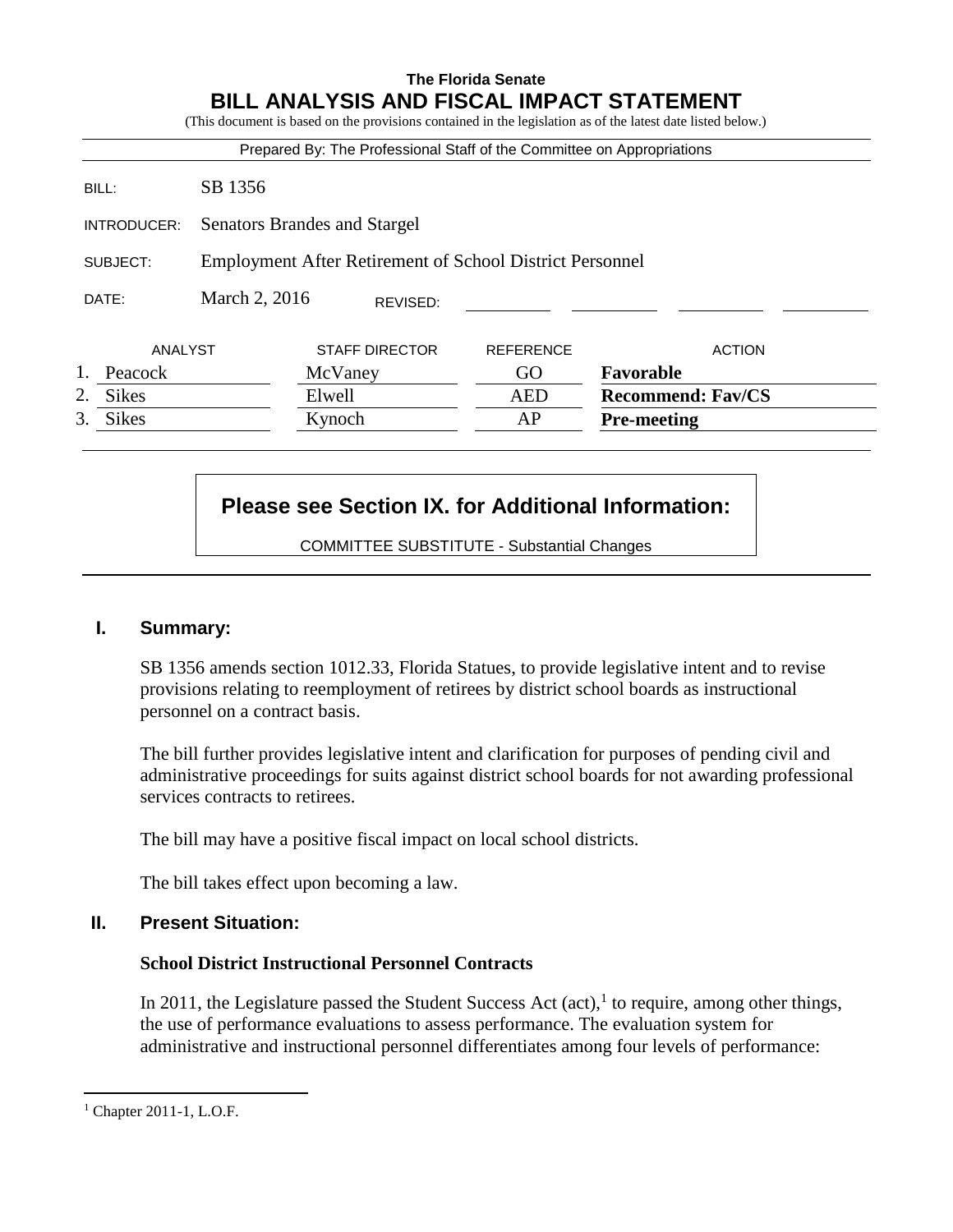highly effective, effective, needs improvement,<sup>2</sup> or unsatisfactory.<sup>3</sup> The Commissioner of Education is required to consult with experts, instructional personnel, school administrators, and education stakeholders in developing the criteria for the performance levels.

Prior to 2011, instructional personnel with as little as three years of service could be granted a professional service contract, which provided for automatic renewal of the contract unless the superintendent charged the employee with unsatisfactory performance.<sup>4</sup> For instructional personnel hired on or after July 1, 2011, the act, in effect, provides that professional service contracts and tenure may no longer be given to any instructional personnel who do not currently have a professional service contract.

Specifically, the act provides that employees hired on or after July 1, 2011, must be awarded probationary contracts for a period of one year upon initial employment in a school district.<sup>5</sup> Probationary contract employees may be dismissed without cause or may resign without breach of contract.<sup>6</sup> The district may not award a probationary contract more than once to the same employee;<sup>7</sup> after the initial year, the school district may award an annual contract upon the successful completion of a probationary contract.<sup>8</sup> An annual contract is an employment contract for a period of no longer than one school year, which the district school board may choose to award or not award at the end of the contract term without cause.<sup>9</sup> Instructional personnel with an annual contract may be suspended or dismissed at any time during the term of the contract for just cause.<sup>10</sup>

In addition, the act ties the renewal of a professional service contract, for those employees who have a professional service contract, to the employee's performance evaluation; the professional service contract is no longer automatically renewed.<sup>11</sup> If an employee who holds a professional service contract is not performing his or her duties in a satisfactory manner, the act requires such an employee to receive notice and be placed on probation.<sup>12</sup> If the employee receives two consecutive annual performance evaluations of unsatisfactory, two annual performance evaluations of unsatisfactory within a three-year period, or three consecutive annual performance evaluations of needs improvement or a combination of needs improvement and unsatisfactory, the district may terminate or not renew the employee's contract.<sup>13</sup>

7 *Id.*

<sup>&</sup>lt;sup>2</sup> Section 1012.34(2)(e)3., F.S., provides that for instructional personnel in the first three years of employment, the evaluation may designate the performance as developing.

<sup>3</sup> Section 1012.34(2)(e), F.S.

<sup>4</sup> *See* s. 1012.33(3)(e), F.S. (2010).

<sup>5</sup> Section 1012.335(2)(a), F.S.

 $6$  Section 1012.335(1)(c), F.S.

<sup>8</sup> Section 1012.335(2)(a), F.S.

 $9$  Section 1012.335(1)(a), F.S.

 $10$  Section 1012.335(4), F.S.

 $11$  Section 1012.33(3), F.S.

 $12$  Section 1012.34(4)(b), F.S.

<sup>&</sup>lt;sup>13</sup> See ss. 1012.33 and 1012.34, F.S.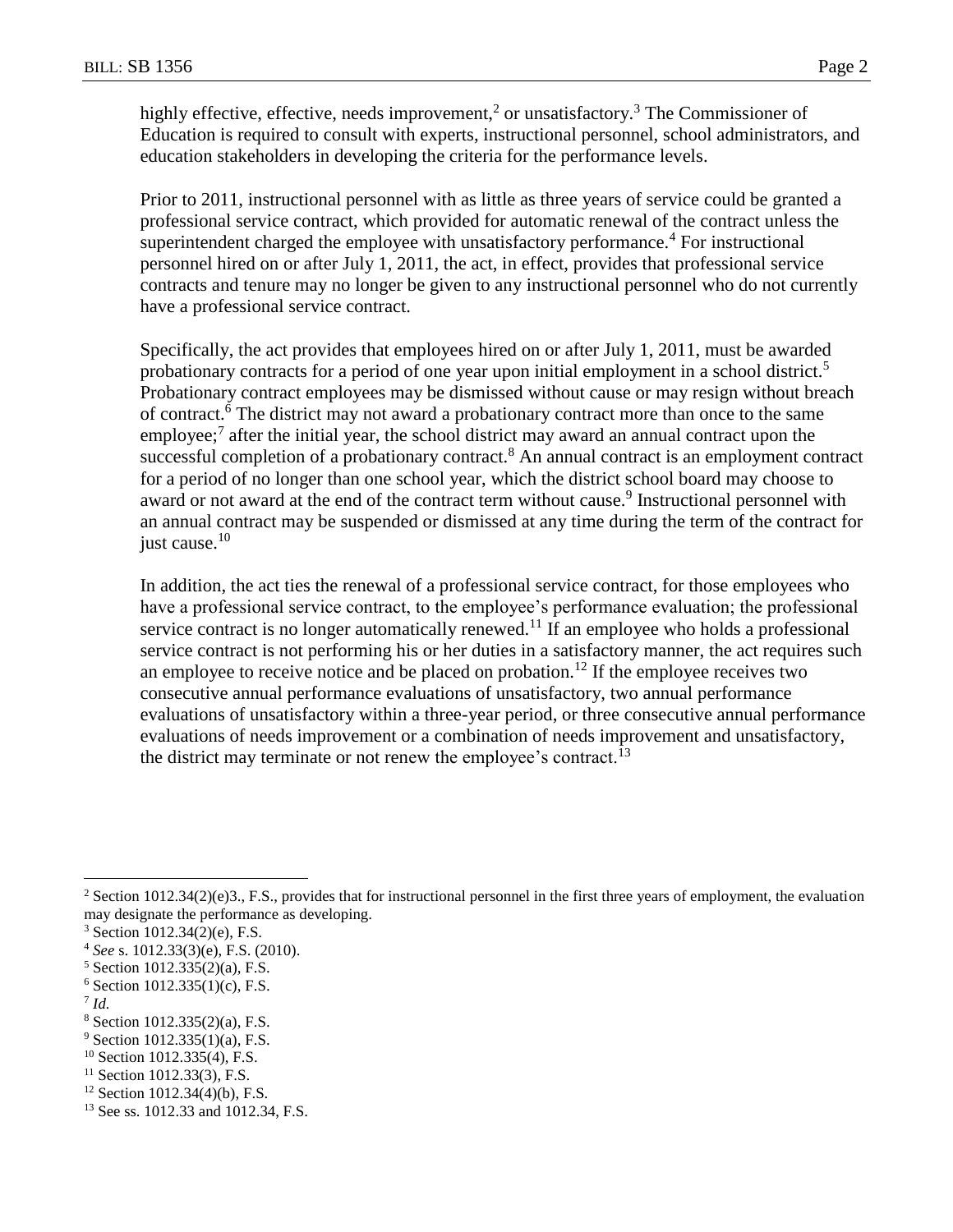#### **The Florida Retirement System**

The Florida Retirement System (FRS) was established in 1970 when the Legislature consolidated the Teachers' Retirement System, the State and County Officers and Employees' Retirement System, and the Highway Patrol Pension Fund. In 1972, the Judicial Retirement System was added to the FRS, and in 2007, the membership of the Institute of Food and Agricultural Sciences Supplemental Retirement Program was included in the Regular Class of the FRS as a closed group.<sup>14</sup> The FRS is a contributory system, with most members contributing three percent of their salaries.<sup>15</sup>

The FRS is a multi-employer, contributory plan, governed by the Florida Retirement System Act in Ch. 121, F.S. As of June 30, 2014, the FRS had 622,089 active members, 363,034 annuitants, 16,137 disabled retirees, and 38,058 active participants of the Deferred Retirement Option Program (DROP).<sup>16</sup> As of June 30, 2014, the FRS consisted of 1,014 total employers; it is the primary retirement plan for the employees and officers of state and county government agencies, district school boards, Florida College institutions, and state universities, as well as the employees and officers of the 186 cities and 262 special districts that have elected to join the system.<sup>17</sup>

The membership of the FRS is divided into five membership classes:

- The Regular Class<sup>18</sup> consists of 537,993 active members, plus 5,402 in renewed membership;
- The Special Risk Class<sup>19</sup> includes 68,593 active members;
- The Special Risk Administrative Support Class<sup>20</sup> has 84 active members;
- The Elected Officers' Class<sup>21</sup> has 2,040 active members, plus 147 in renewed membership; and
- The Senior Management Service Class<sup>22</sup> has 7,607 members, plus 184 in renewed membership.<sup>23</sup>

<sup>&</sup>lt;sup>14</sup> The Florida Retirement System Pension Plan and Other State Administered Systems Comprehensive Annual Financial Report Fiscal Year Ended June 30, 2014, at p. 29. Available online at: [https://www.rol.frs.state.fl.us/forms/2013-](https://www.rol.frs.state.fl.us/forms/2013-14_CAFR.pdf) [14\\_CAFR.pdf.](https://www.rol.frs.state.fl.us/forms/2013-14_CAFR.pdf)

<sup>&</sup>lt;sup>15</sup> Prior to 1975, members of the FRS were required to make employee contributions of either four percent for Regular Class employees or six percent for Special Risk Class members. Employees were again required to contribute to the system after July 1, 2011. Members in the Deferred Retirement Option Program do not contribute to the system.

<sup>&</sup>lt;sup>16</sup> Florida Retirement System Annual Financial Report Fiscal Year Ended June 30, 2014, at 112.

<sup>17</sup> *Id.*, at 146.

<sup>&</sup>lt;sup>18</sup> The Regular Class is for all members who are not assigned to another class. (Section 121.021(12), F.S.)

 $19$  The Special Risk Class is for members employed as law enforcement officers, firefighters, correctional officers, probation officers, paramedics and emergency technicians, among others. (Section 121.0515, F.S.)

<sup>&</sup>lt;sup>20</sup> The Special Risk Administrative Support Class is for a special risk member who moved or was reassigned to a nonspecial risk law enforcement, firefighting, correctional, or emergency medical care administrative support position with the same agency, or who is subsequently employed in such a position under the Florida Retirement System. Section 121.0515(8), F.S.

<sup>&</sup>lt;sup>21</sup> The Elected Officers' Class is for elected state and county officers, and for those elected municipal or special district officers whose governing body has chosen Elected Officers' Class participation for its elected officers. Section 121.052, F.S.

 $22$  The Senior Management Service Class is for members who fill senior management level positions assigned by law to the Senior Management Service Class or authorized by law as eligible for Senior Management Service designation. (Section

<sup>121.055,</sup> F.S.)

<sup>&</sup>lt;sup>23</sup> All figures from Florida Retirement System Annual Financial Report Fiscal Year Ended June 30, 2014, at 115.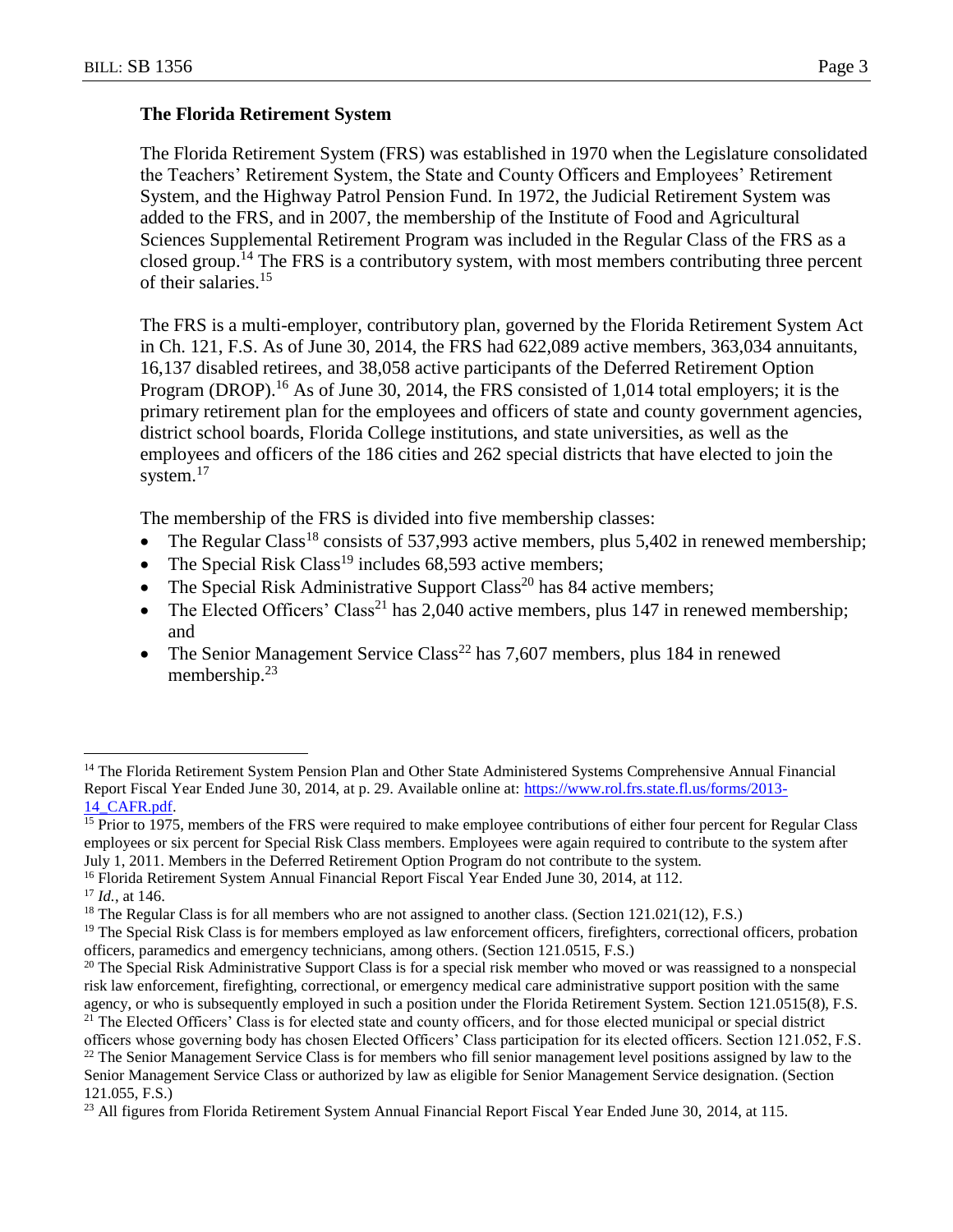# *Investment Plan*

In 2000, the Legislature created the Public Employee Optional Retirement Program (investment plan), a defined contribution plan offered to eligible employees as an alternative to the FRS Pension Plan.

Benefits under the investment plan accrue in individual member accounts funded by both employee and employer contributions and investment earnings. Benefits are provided through employee-directed investments offered by approved investment providers.

A member vests immediately in all employee contributions paid to the investment plan.<sup>24</sup> With respect to the employer contributions, a member vests after completing one work year of employment with an FRS employer.<sup>25</sup> Vested benefits are payable upon termination or death as a lump-sum distribution, direct rollover distribution, or periodic distribution.<sup>26</sup> The investment plan also provides disability coverage for both in the line of duty and regular disability retirement benefits.<sup>27</sup> An FRS member who qualifies for disability while enrolled in the investment plan must apply for benefits as if the employee were a member of the pension plan. If approved for retirement disability benefits, the member is transferred to the pension plan.<sup>28</sup>

The State Board of Administration (SBA) is primarily responsible for administering the investment plan.<sup>29</sup> The SBA is comprised of the Governor as chair, the Chief Financial Officer, and the Attorney General.<sup>30</sup>

## *Pension Plan*

The pension plan is administered by the secretary of the Department of Management Services through the Division of Retirement.<sup>31</sup> Investment management of the pension plan assets is handled by the State Board of Administration.

Any member initially enrolled in the pension plan before July 1, 2011, vests in the pension plan after completing six years of service with an FRS employer.<sup>32</sup> For members enrolled on or after July 1, 2011, the member vests in the pension plan after eight years of creditable service.<sup>33</sup>

 $\overline{a}$  $24$  Section 121.4501(6)(a), F.S.

 $25$  If a member terminates employment before vesting in the investment plan, the nonvested money is transferred from the member's account to the SBA for deposit and investment by the SBA in its suspense account for up to five years. If the member is not reemployed as an eligible employee within five years, then any nonvested accumulations transferred from a member's account to the SBA's suspense account are forfeited. (Section 121.4501(6)(b) – (d), F.S.)

<sup>&</sup>lt;sup>26</sup> Section 121.591, F.S.

 $27$  Section 121.4501(16), F.S.

<sup>&</sup>lt;sup>28</sup> Pension plan disability retirement benefits, which apply for investment plan members who qualify for disability, compensate an in the line of duty disabled member up to 65 percent of the average monthly compensation as of the disability retirement date for special risk class members. Other members may receive up to 42 percent of the member's average monthly compensation for disability retirement benefits. If the disability occurs other than in the line of duty, the monthly benefit may not be less than 25 percent of the average monthly compensation as of the disability retirement date. Section 121.091(4)(f), F.S.

 $29$  Section 121.4501(8), F.S.

<sup>30</sup> FLA.CONST. art. IV, s. 4.

<sup>&</sup>lt;sup>31</sup> Section 121.025, F.S.

<sup>32</sup> Section 121.021(45)(a), F.S.

<sup>33</sup> Section 121.021(45)(b), F.S.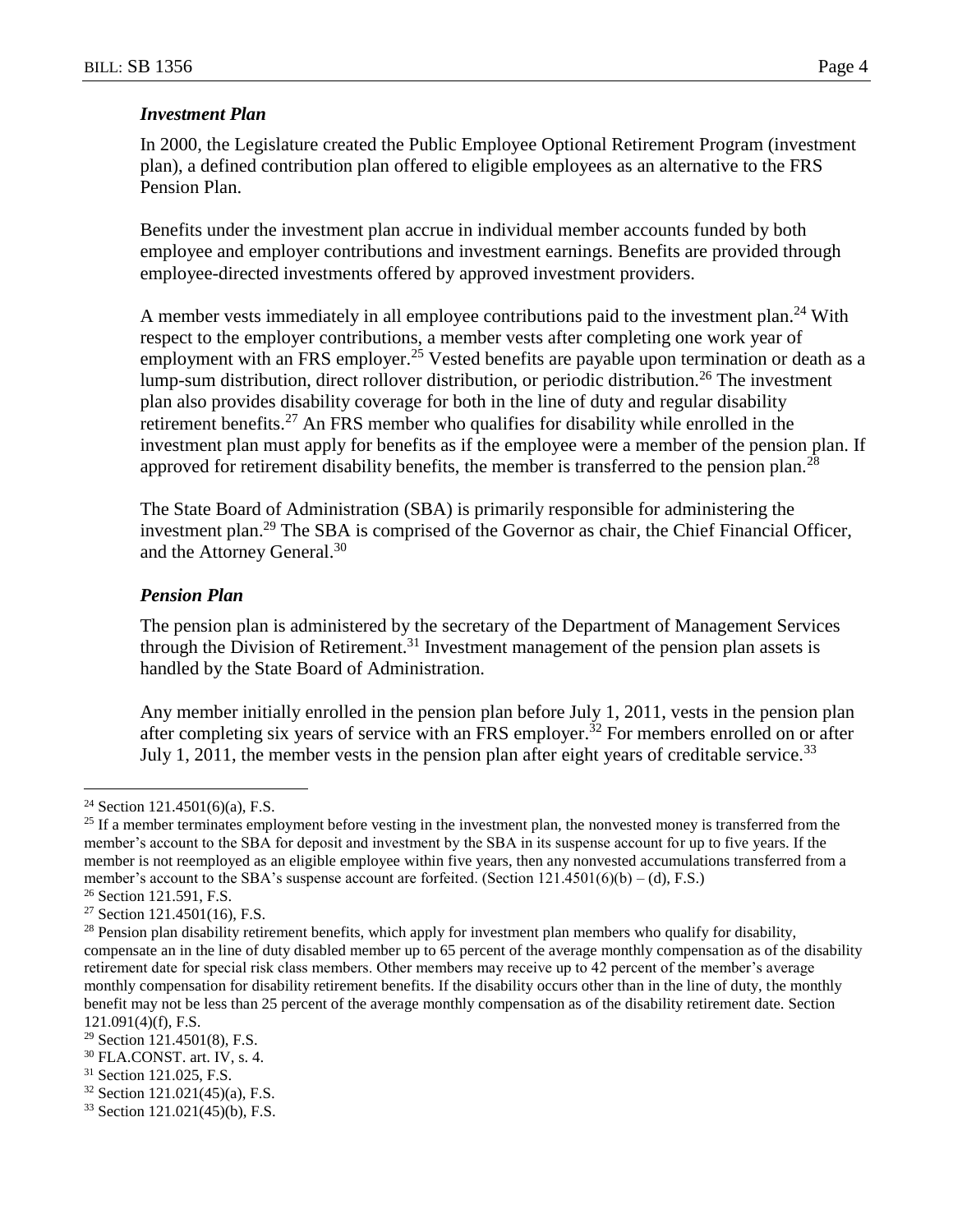Benefits payable under the pension plan are calculated based on the member's years of creditable service multiplied by the service accrual rate multiplied by the member's average final compensation.<sup>34</sup> For most members of the pension plan, normal retirement occurs at 30 years of service or age 62.<sup>35</sup> For members in the Special Risk and Special Risk Administrative Support Classes, normal retirement occurs at 25 years of service or age 55.<sup>36</sup> Members initially enrolled in the pension plan on or after July 1, 2011, have longer vesting requirements. For unreduced benefits for members initially enrolled after that date, most members must complete 33 years of service or attain age 65, and members in the Special Risk classes must complete 30 years of service or attain age  $60<sup>37</sup>$ 

## *Deferred Retirement Option Program*

All membership classes in the Pension Plan permit enrollment in a Deferred Retirement Option Program (DROP) under which a participant may extend employment for an additional five years and receive a lump sum benefit at a fixed rate of interest for that additional service.<sup>38</sup> Certain instructional personnel in district school boards may participate in DROP for an additional 36 months.<sup>39</sup> Enrollment in DROP requires the participant to serve the employer with a deferred resignation from employment at the end of the period. Current law provides that members who reach their normal retirement date based on service before they reach age 62, or age 55 for Special Risk members, may defer participation in DROP to the 12 months immediately following the attainment of age 57, or  $52<sup>40</sup>$ 

#### *Employment after Retirement*

#### **Generally**

Section 121.091, F.S., governs the payment of benefits under the FRS. For the purposes of the pension plan, a "retiree" means a former member of the FRS or an existing system who has terminated employment and is receiving benefit payments from the system in which he or she was a member.<sup>41</sup> For the purposes of the investment plan, a "retiree" means a former member of the investment plan who has terminated employment and taken a distribution of vested employee or employer contributions, except for a mandatory distribution of a de minimis account authorized by the state board or a minimum required distribution provided the Internal Revenue  $Code.<sup>42</sup>$ 

After retiring under the FRS, a retiree can work for any private employer, for any public employer not participating in the FRS, or for any employer in another state, without affecting their FRS benefits.

 $\overline{a}$ 

<sup>41</sup> Section 121.021(60), F.S.

<sup>34</sup> Section 121.091, F.S.

<sup>35</sup> Section 121.021(29)(a)1., F.S.

<sup>36</sup> Section 121.021(29)(b)1., F.S.

<sup>37</sup> Sections 121.021(29)(a)2. and (b)2., F.S.

<sup>38</sup> Section 121.021(13)(a), F.S.

<sup>39</sup> Section 121.021(13)(b), F.S.

<sup>40</sup> Section 121.091(13)(a)2., F.S.

 $42$  Section 121.4501(2)(k), F.S.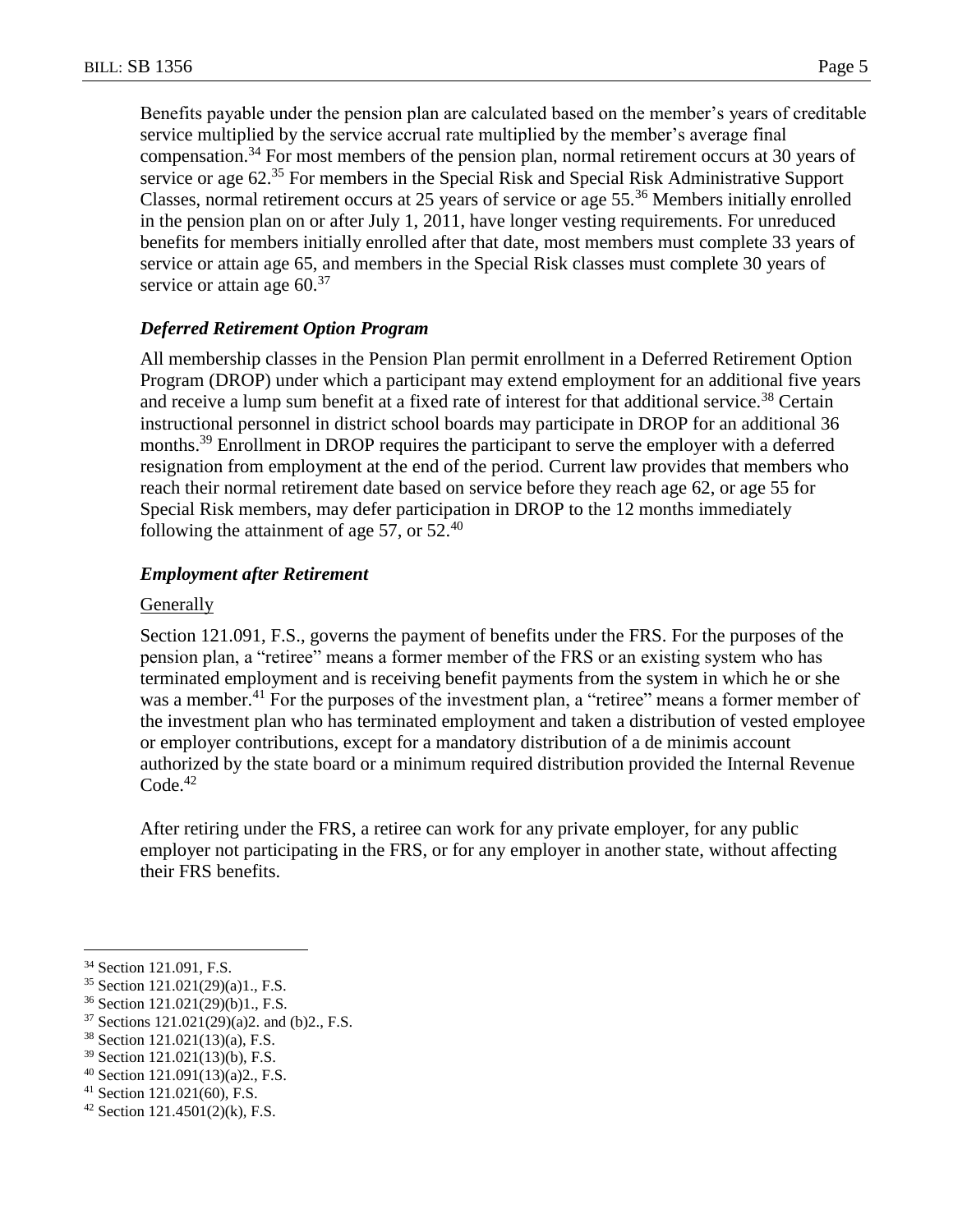However, there are certain termination requirements and reemployment limitations that affect retirement benefits **if a retiree is employed with an FRS-participating employer** during the first 12 calendar months after the effective retirement date without DROP participation or after the DROP termination date. If a retiree returns to work during the **first six calendar months** of retirement or after the member's DROP termination date, then the member's retirement application is voided and all retirement benefits, including any funds accumulated during DROP participation, must be repaid to the FRS Trust Fund. This restriction applies even if the particular position held is not covered by the FRS. An FRS retiree cannot be reemployed by an FRS employer for a period of 6 months without voiding the member's retirement.

A retiree's benefit will be suspended if the retiree is hired an FRS during the **seventh through twelfth calendar months** of retirement or after the DROP termination date. Beginning the thirteenth calendar month, the benefits are reinstated and no employment restrictions exist.

Suspended retirement benefits for the months a reemployed retiree is employed by an FRS employer during the reemployment limitation period will be payable to the retiree. The reemployed retiree and the employing agency are jointly and severally liable for repaying any retirement benefits the employee receives while working during this period.

There are no limits on working for an FRS employer after a retiree has been retired for 12 calendar months. If a retiree is re-employed with an FRS participating employer, they will be required to sign a statement that their reemployment does not violate these provisions.<sup>43</sup>

Prior to July 1, 2010, there were various exceptions to employment with FRS-covered employers during the reemployment limitation period. All reemployment limitation exceptions that were not specific to educational institutions were closed by operation of Ch. 2009-209, Law of Fla., which also extended the termination period from 1 month to 6 months immediately after retirement during which a retiree could not be reemployed with any FRS employer without voiding his retirement.

#### Exception to the suspension of retirement benefits for Instructional Personnel

The exception to the suspension of retirement benefits relevant to this discussion is the authority of a district school board to reemploy as instructional personnel after 1 calendar month of retirement a retiree whose FRS retirement was effective before July 1, 2010. That retiree could be reemployed on an annual contractual basis after one calendar month of retirement without having her or his retirement benefits suspended.<sup>44</sup> This law does not address the employment relationship after the end of the first twelve months of retirement.

This exception does not apply to any retiree whose effective retirement date is on or after July 1, 2010.

<sup>&</sup>lt;sup>43</sup> The information in this section of the bill analysis comes from the FRS Pension Plan: Deferred Retirement Option Program Handbook, 2014 edition, located at<https://www.rol.frs.state.fl.us/forms/drop-guide.pdf> and the FRS Pension Plan member Handbook, 2013 edition, located at [https://www.rol.frs.state.fl.us/forms/member\\_handbook.pdf.](https://www.rol.frs.state.fl.us/forms/member_handbook.pdf) *See also* ss. 121.091(9), 121.122, and 1012.01(2), F.S.

<sup>44</sup> Section 121.091(9)(b)1.a., F.S.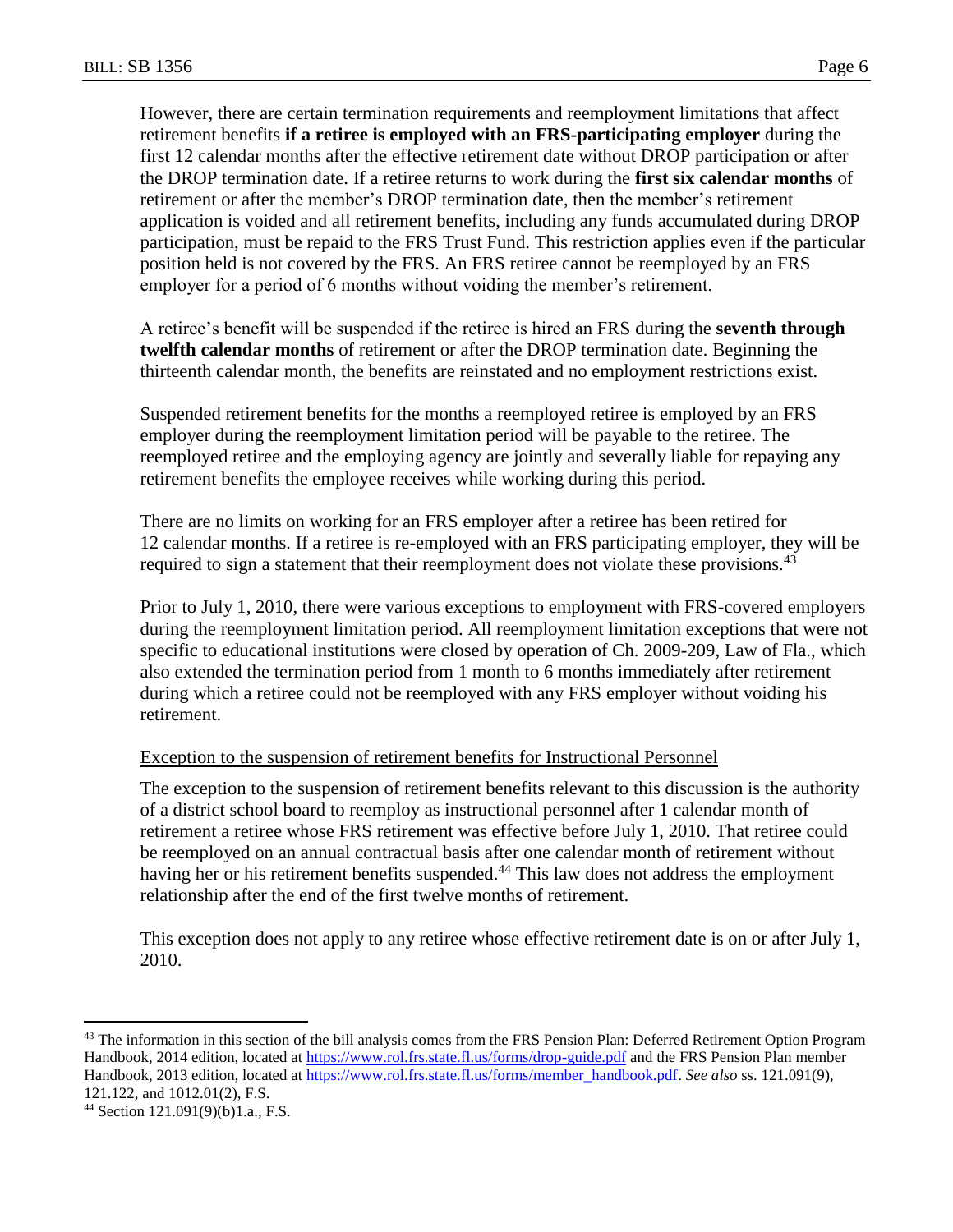## **Legal Ambiguity for Reemployment of Instructional Personnel**

In 2011, two retired reemployed instructional personnel brought suit in Orange County, Florida to determine whether the county was required to issue professional service contracts after the employees' successfully completed three years of employment.<sup>45</sup> The Orange County Public Schools argued that s. 121.091, F.S., required the instructional personnel to be rehired on an annual contractual basis. The issue in the case centered on whether the FRS act required instructional personnel to be reemployed with an annual contract for the rest of the member's career, or whether the FRS act only pertained to the initial year of reemployment and such member may ultimately be given a professional service contract under s. 1012.33, F.S., which provided for such a contract after three years of service.

The circuit court found that the Legislature intended for retired teachers to be rehired on the same terms as newly hired teachers. At that time, newly hired teachers were placed on an initial annual contract and after serving three years in the district, received a professional service contract.

The Orange County School Board appealed the final judgment to the Fifth District Court of Appeal arguing that the trial court erred and that s. 121.091, F.S., precludes the school board from ever issuing a contract longer than an annual contract when employing retired instructional personnel.<sup>46</sup> The Fifth District Court of Appeal, however, agreed with the lower court and found that the limitations in s. 121.091, F.S., only apply at the time of the initial rehire.

## **III. Effect of Proposed Changes:**

Section 1 amends s. 1012.33, F.S., to allow a district school board to reemploy a retiree as instructional personnel under a 1-year probationary contract. If the retiree successfully completes the probationary contract, such employee may receive an annual contract.

The bill states that neither this legislation nor any other previous law allows a retiree to be awarded a professional service contract.

This section further provides that the holding in *Orange County School Board v. Rachman and Shuman*<sup>47</sup> was contrary to legislative intent at the time the statutes were enacted and that retirees under s. 121.091(9), F.S., were never entitled to professional service contracts, regardless of the retiree's date of retirement. This section notes that retirees are not eligible, and were never eligible, to receive a professional services contract under s., F.S., or any statute.

The bill provides legislative intent directing the judge in a civil action or administrative proceeding to rule against a classroom teacher on any claim or cause of action against the district school board, district superintendent, or district school board employee for not awarding that teacher a professional service contract.

 $\overline{a}$ <sup>45</sup> A copy of the circuit court decision is on file with the Government Oversight and Accountability committee.

<sup>46</sup> *Orange County School Board v. Rachman and Schuman*, 87 So.3d 48 (Fla. 5th DCA 2012).

<sup>47</sup> *Id.*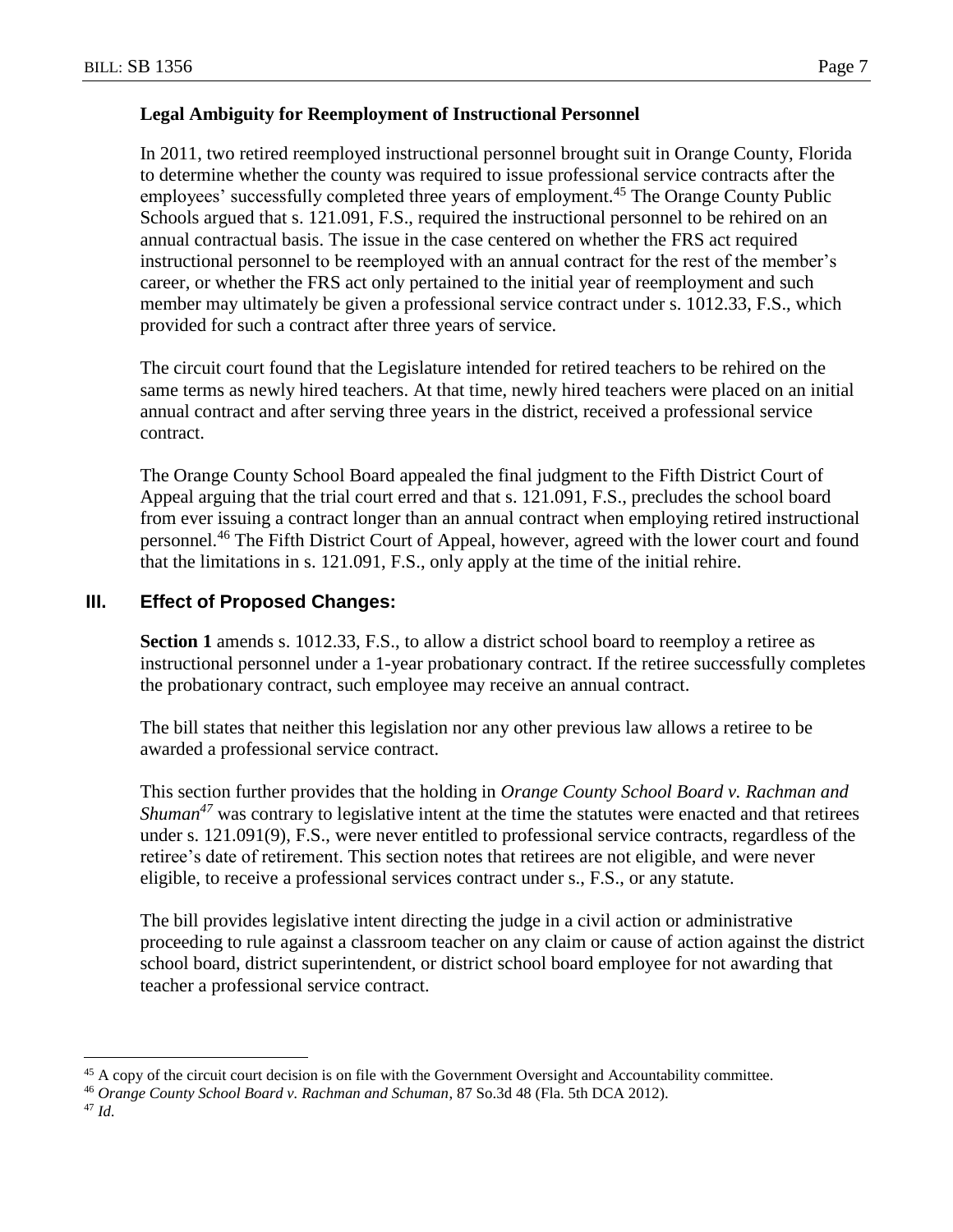The bill provides that it does not void, is not intended to void, and does not in any way impair any professional service contract inadvertently awarded by a district school board to a retiree before the effective date of this act.

**Section 2** directs the Division of Law Revision and Information to replace the phrase "the effective date of this act" wherever it occurs in this act with the date the act becomes law.

**Section 3** provides that this bill takes effect upon becoming a law.

## **IV. Constitutional Issues:**

A. Municipality/County Mandates Restrictions:

The mandate restrictions do not apply because the bill does not require counties and municipalities to spend funds, reduce counties' or municipalities' ability to raise revenue, or reduce the percentage of a state tax shares with counties and municipalities.

B. Public Records/Open Meetings Issues:

None.

C. Trust Funds Restrictions:

None.

## **V. Fiscal Impact Statement:**

A. Tax/Fee Issues:

None.

B. Private Sector Impact:

The private sector impact of SB 1356 is indeterminate.

C. Government Sector Impact:

The government sector impact of the bill is indeterminate. The bill may have an impact on school districts since districts will not be required to provide professional services contracts for instructional personnel who are rehired after retiring from the FRS.

## **VI. Technical Deficiencies:**

This bill uses the term "retiree" but does not define the term. It is unclear whether retiree is intended to include all retirees (private and public sector), retirees of the FRS pension plan, retirees of the FRS investment plan, or retirees from the particular school district. The effects of this legislation could be significantly different based on this definition.